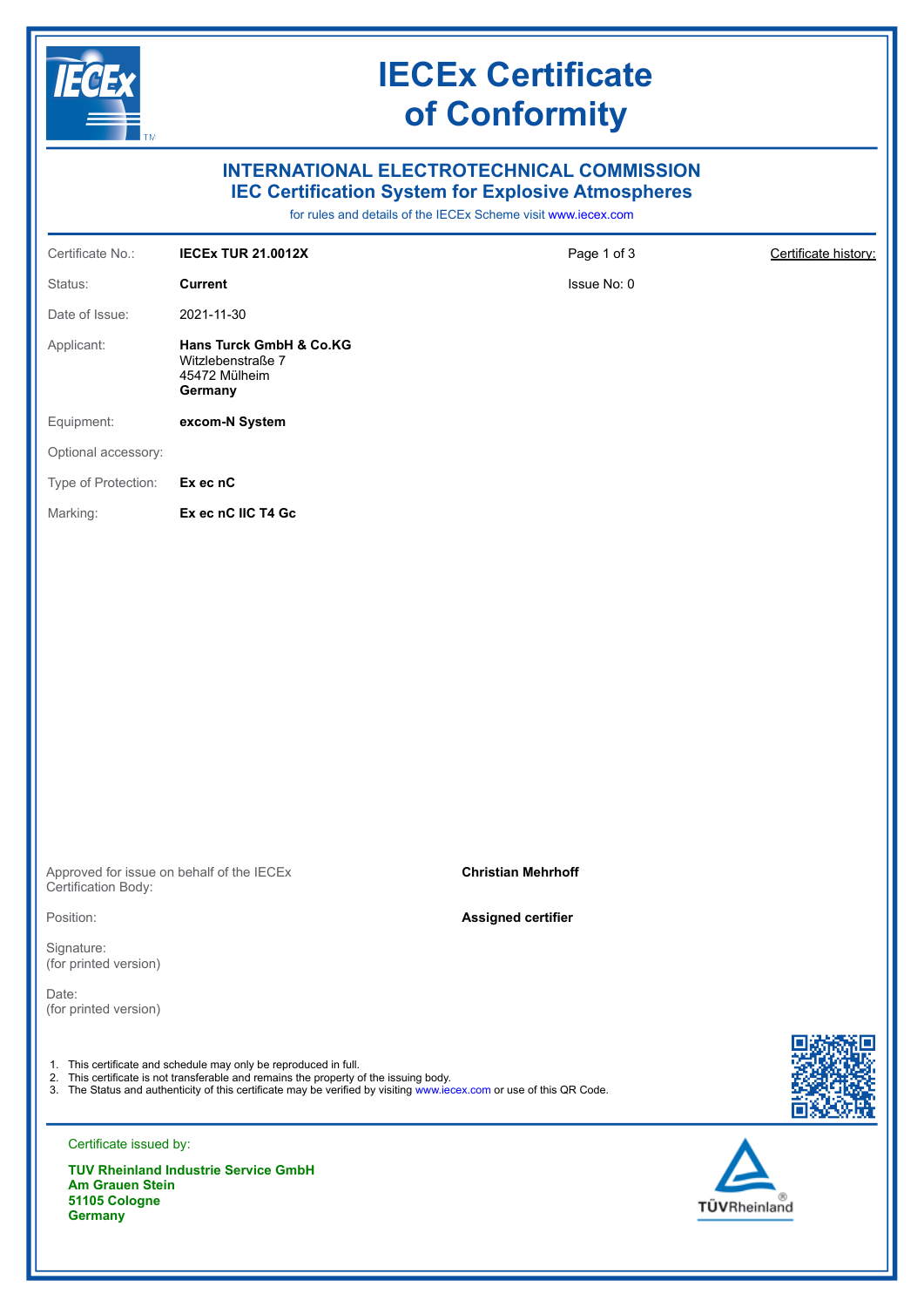

# **IECEx Certificate of Conformity**

| Certificate No.:                                                                                                                                                                                                                                                                                                                                                                                                                                                                                         | <b>IECEX TUR 21.0012X</b>                                                       | Page 2 of 3 |  |  |
|----------------------------------------------------------------------------------------------------------------------------------------------------------------------------------------------------------------------------------------------------------------------------------------------------------------------------------------------------------------------------------------------------------------------------------------------------------------------------------------------------------|---------------------------------------------------------------------------------|-------------|--|--|
| Date of issue:                                                                                                                                                                                                                                                                                                                                                                                                                                                                                           | 2021-11-30                                                                      | Issue No: 0 |  |  |
|                                                                                                                                                                                                                                                                                                                                                                                                                                                                                                          |                                                                                 |             |  |  |
| Manufacturer:                                                                                                                                                                                                                                                                                                                                                                                                                                                                                            | <b>Hans Turck GmbH &amp; Co KG</b><br>Witzlebenstr. 7                           |             |  |  |
|                                                                                                                                                                                                                                                                                                                                                                                                                                                                                                          | 45472 Mülheim<br>Germany                                                        |             |  |  |
| Additional                                                                                                                                                                                                                                                                                                                                                                                                                                                                                               | WernerTurck GmbH & Co. KG                                                       |             |  |  |
| manufacturing<br>locations:                                                                                                                                                                                                                                                                                                                                                                                                                                                                              | Goethestraße 7<br>D-58553 Halver                                                |             |  |  |
|                                                                                                                                                                                                                                                                                                                                                                                                                                                                                                          | Germany                                                                         |             |  |  |
| This certificate is issued as verification that a sample(s), representative of production, was assessed and tested and found to comply with the<br>IEC Standard list below and that the manufacturer's quality system, relating to the Ex products covered by this certificate, was assessed and<br>found to comply with the IECEx Quality system requirements. This certificate is granted subject to the conditions as set out in IECEx Scheme<br>Rules, IECEx 02 and Operational Documents as amended |                                                                                 |             |  |  |
| <b>STANDARDS:</b><br>The equipment and any acceptable variations to it specified in the schedule of this certificate and the identified documents, was found<br>to comply with the following standards                                                                                                                                                                                                                                                                                                   |                                                                                 |             |  |  |
| IEC 60079-0:2017<br>Edition: 7.0                                                                                                                                                                                                                                                                                                                                                                                                                                                                         | Explosive atmospheres - Part 0: Equipment - General requirements                |             |  |  |
| IEC 60079-15:2017<br>Edition: 5.0                                                                                                                                                                                                                                                                                                                                                                                                                                                                        | Explosive atmospheres - Part 15: Equipment protection by type of protection "n" |             |  |  |
| IEC 60079-7:2017<br>Edition: 5.1                                                                                                                                                                                                                                                                                                                                                                                                                                                                         | Explosive atmospheres - Part 7: Equipment protection by increased safety "e"    |             |  |  |
| This Certificate <b>does not</b> indicate compliance with safety and performance requirements                                                                                                                                                                                                                                                                                                                                                                                                            |                                                                                 |             |  |  |

other than those expressly included in the Standards listed above.

### **TEST & ASSESSMENT REPORTS:**

A sample(s) of the equipment listed has successfully met the examination and test requirements as recorded in:

Test Report:

[DE/TUR/ExTR21.0012/00](https://www.iecex-certs.com/#/deliverables/REPORT/71784/view)

Quality Assessment Reports:

[DE/PTB/QAR06.0012/05](https://www.iecex-certs.com/#/deliverables/REPORT/71652/view) [DE/PTB/QAR06.0013/06](https://www.iecex-certs.com/#/deliverables/REPORT/71653/view)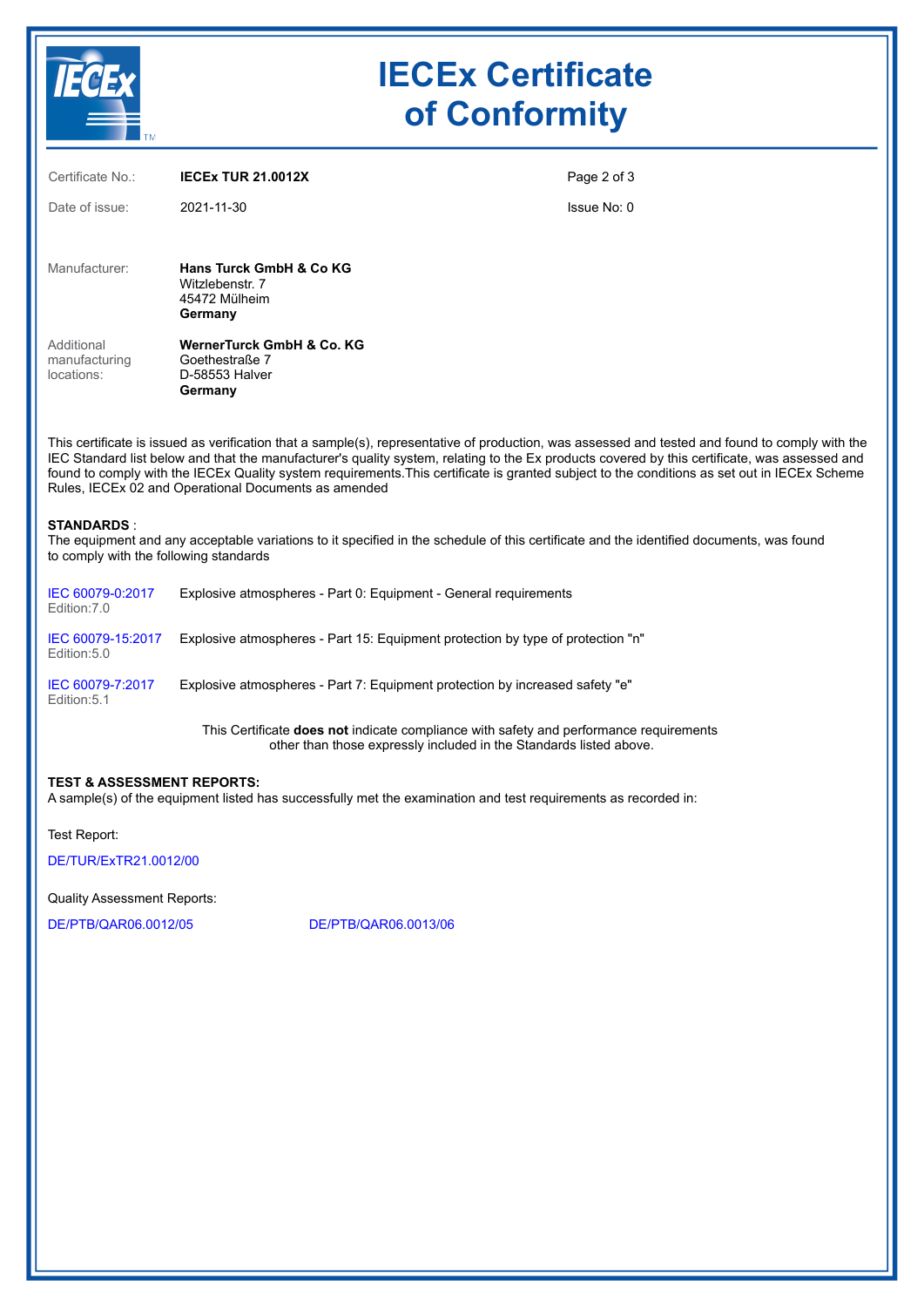

# **IECEx Certificate of Conformity**

Certificate No.: **IECEx TUR 21.0012X**

Date of issue: 2021-11-30

Page 3 of 3 Issue No: 0

**EQUIPMENT:**

Equipment and systems covered by this Certificate are as follows:

excom-N System

Modules MT24-N, MT16-N, MT08-N, PSM24-N.1, GDP-N/FW2.3, GEN-N, DI40-N, DI80-N, DO40-N, DO80-N, DO60R-N, DM80-N, AI43-N, AIH401-N, AOH401-N, TI401-N, TI41-N, DF20-N

The excom-N System is a modular I/O-system consisting of module racks that accommodate the power supply units, gateways and I/Omodules. The connection of the field devices as well as the external power supply and the fieldbus is on the module rack. The module rack is used for power distribution and data communication between the individual modules.

The I/O-modules are the interface to the periphery, which are connected via the connection layer to the field circuits. A wide range of digital modules, analog modules and function modules are available. The system can be operated in hazardous gas atmospheres of zone 2.

#### **SPECIFIC CONDITIONS OF USE: YES as shown below:**

1. The equipment shall only be used in an area of at least pollution degree 2, as defined in IEC 60664-1.

2. The equipment shall be installed in an enclosure that provides a minimum ingress protection of IP 54 in accordance with IEC 60079-0

#### **Annex:**

[DE-IECEx\\_TUR\\_21.0012\\_X\\_00\\_Attachment\\_1.pdf](https://www.iecex-certs.com/#/deliverables/CERT/52803/view)